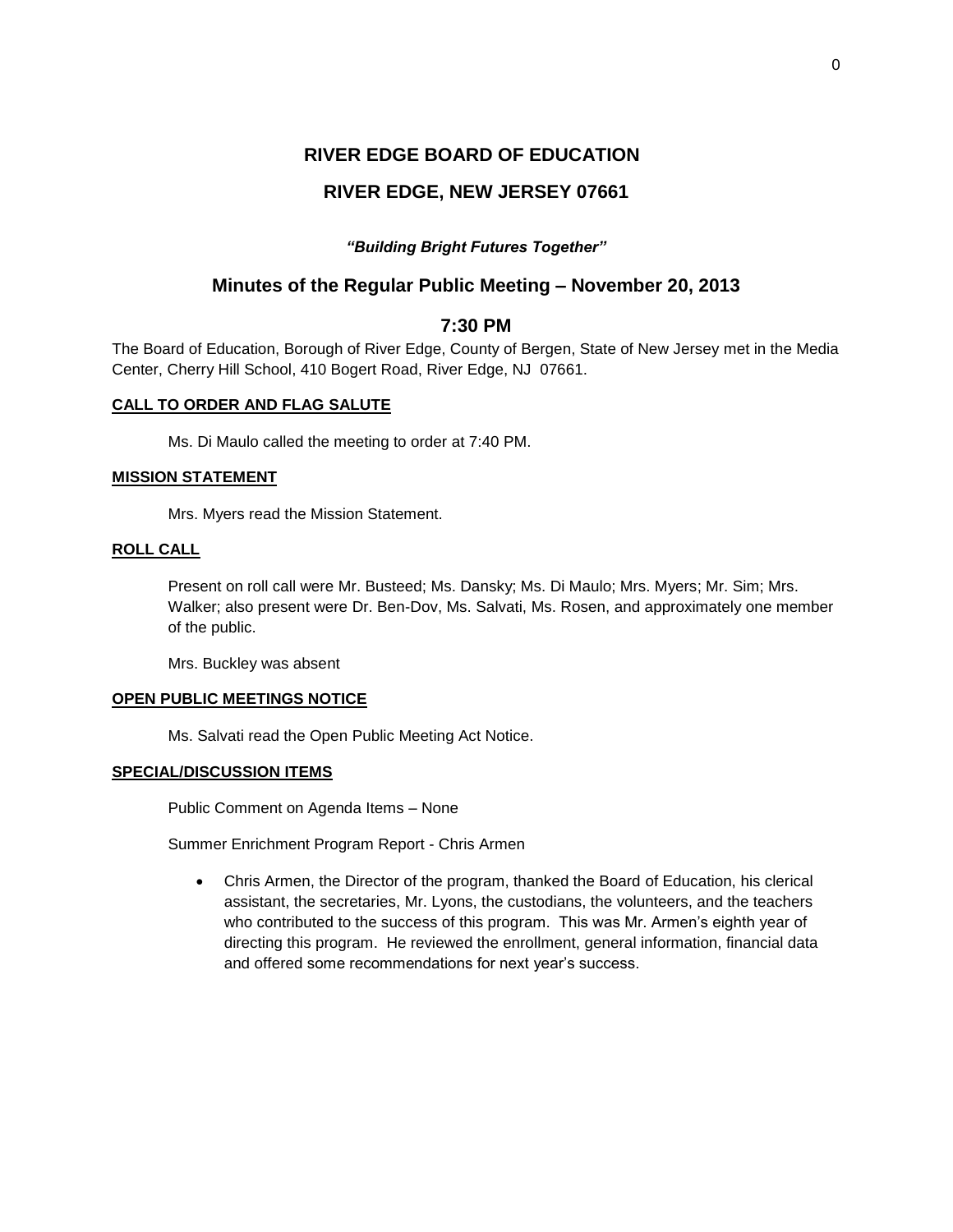# **REPORTS**

## **SUPERINTENDENT**

Dr. Ben-Dov reported on the following:

- Dr. Ben-Dov stated that the District, Cherry Hill, Roosevelt, New Bridge Center, and Sub Group; Students with Disabilities Goals and Action Plans are in each Board Members packets tonight.
- Student Growth Objectives were submitted by all teaching staff by November 15, 2013. Observations are in full swing now. The Objectives will be reviewed mid-year and small modifications will be made if necessary.
- There was a DEAC (District Evaluation Advisory Committee) meeting today at 3:00 PM. They spoke about the Student Growth Objectives and how they were developed, Observations, pre and post-observations were discussed. Ms. Walker spoke about it and said it was a great meeting.
- Report cards are now in progress. Parent-Teacher Conferences will take place the first week of December. Dr. Ben-Dov stated our district report cards are outdated and our goal for next year is to update them to reflect the Common State Standards.
- The deadline for creating a new name and logo for our new publication has been extended. The first publication will come out as soon as Ms. Karpowich and Ms. Colucci select a name.
- There will be a Technology presentation at the December 4, 2013 Board Meeting.

# **PRINCIPALS**

Ms. Rosen reported on the following:

- The Franklin Institute had an assembly for grades 1-6 in Cherry Hill School. The children really seemed to enjoy it.
- Technology is being used extensively in the classrooms and the Kindergarten teachers are using their smart boards every day.
- The children have had outdoor recess since the start of school, since the weather has been so nice.

# **BOARD SECRETARY**

Ms. Salvati reported on the following:

- $\bullet$  Mr. Lyons will present on the Capital Projects at the December 18<sup>th</sup> Board Meeting.
- The district will apply for a Community Development Block Grant for the Cherry Hill School boy's bathroom. The deadline to apply of the grant is Friday, December 6, 2013.

#### **PRESIDENT**

Ms. Di Maulo had nothing to report at this meeting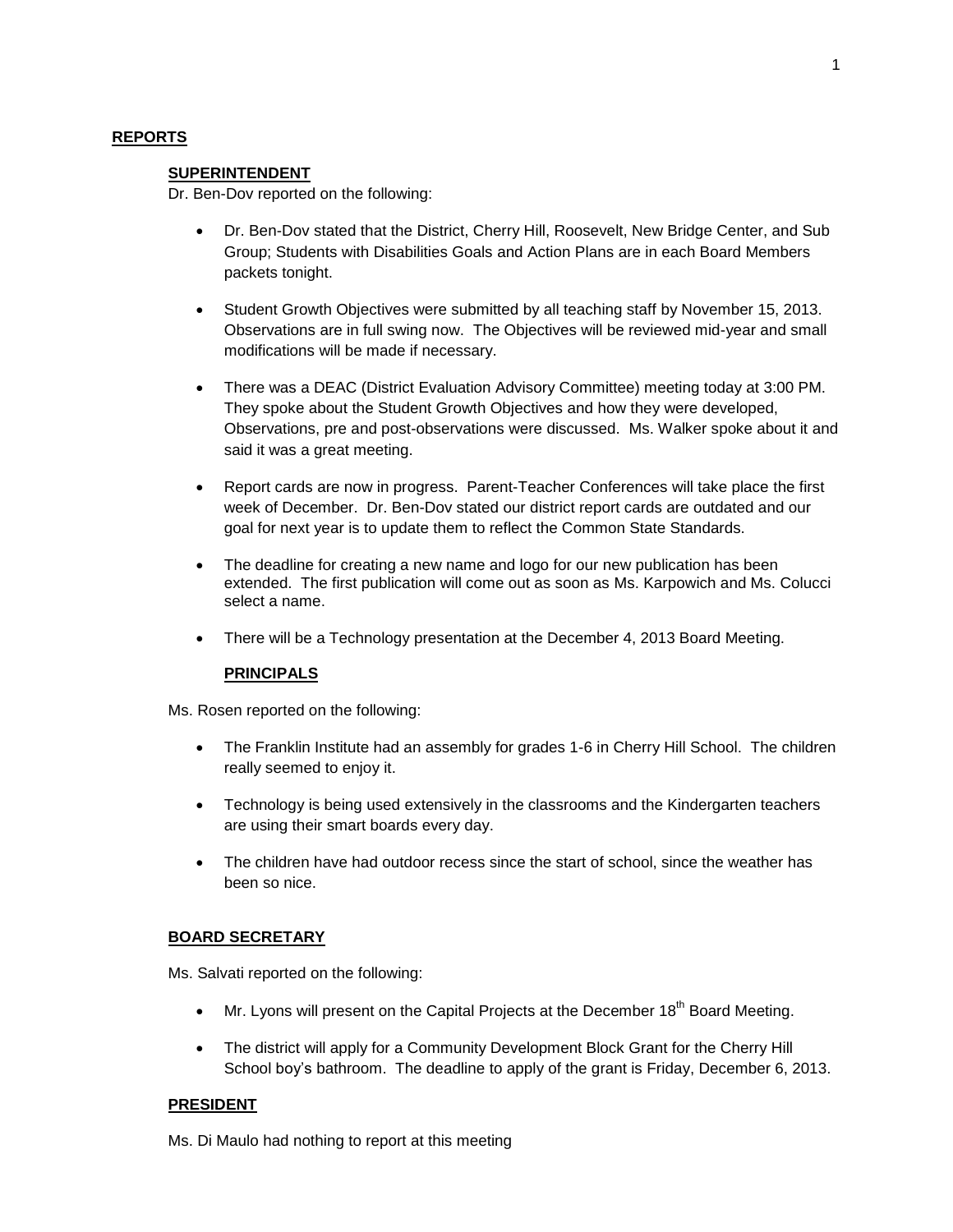# **COMMITTEES**

- Ms. Walker attended the Delegate Assembly Meeting on November 16, 2013 in Mercerville New Jersey.
- Ms. Dansky stated there will be a Bergen County Meet up on Tuesday, December 3, 2013.
- Ms. Dansky stated there will be a NJSBA meeting on February 4, 2014 regarding PAARC Assessment.

#### **MOTIONS TO BE ACTED UPON**

### **ADMINISTRATION/POLICY**

Motion by Ms. Walker

Seconded by Mr. Busteed

1. that the Board of Education approve the following District Goals for the 2013 - 2014 school year.

**Goal #1:** Two specific writing goals will be pursued: 1) 80% of River Edge Students in Grades K-6 will increase their writing score by one level on the holistic writing rubric as appropriate for each grade level by the Spring of 2014. 2) 70% of River Edge Students with Disabilities will enhance achievement in their writing score by one level on the holistic writing rubric.

**Goal #2:** Complete alignment of curriculum in English Language Arts and Mathematics to the Common Core State Standards (CCSS) to advance student achievement.

**Goal #3:** Enhance instructional technology through utilization of practices and hardware including necessary requirements for PARCC Readiness.

**Goal #4:** Improve community relations through regular communications via multiple media connecting to parents and other community members including stakeholders' meetings.

2. that the Board of Education approve the following School Goals for the 2013 - 2014 school year.

# **Roosevelt School**

**Goal #1:** 80% of Roosevelt School students in Grades 1-6 will increase their writing score by one level on the holistic writing rubric as appropriate for each grade level by the Spring of 2014.

**Goal #2**: 80% of Roosevelt School students in Grades 1-6 will increase their technology level by using integration of technology in daily activities within the classroom by Spring 2014.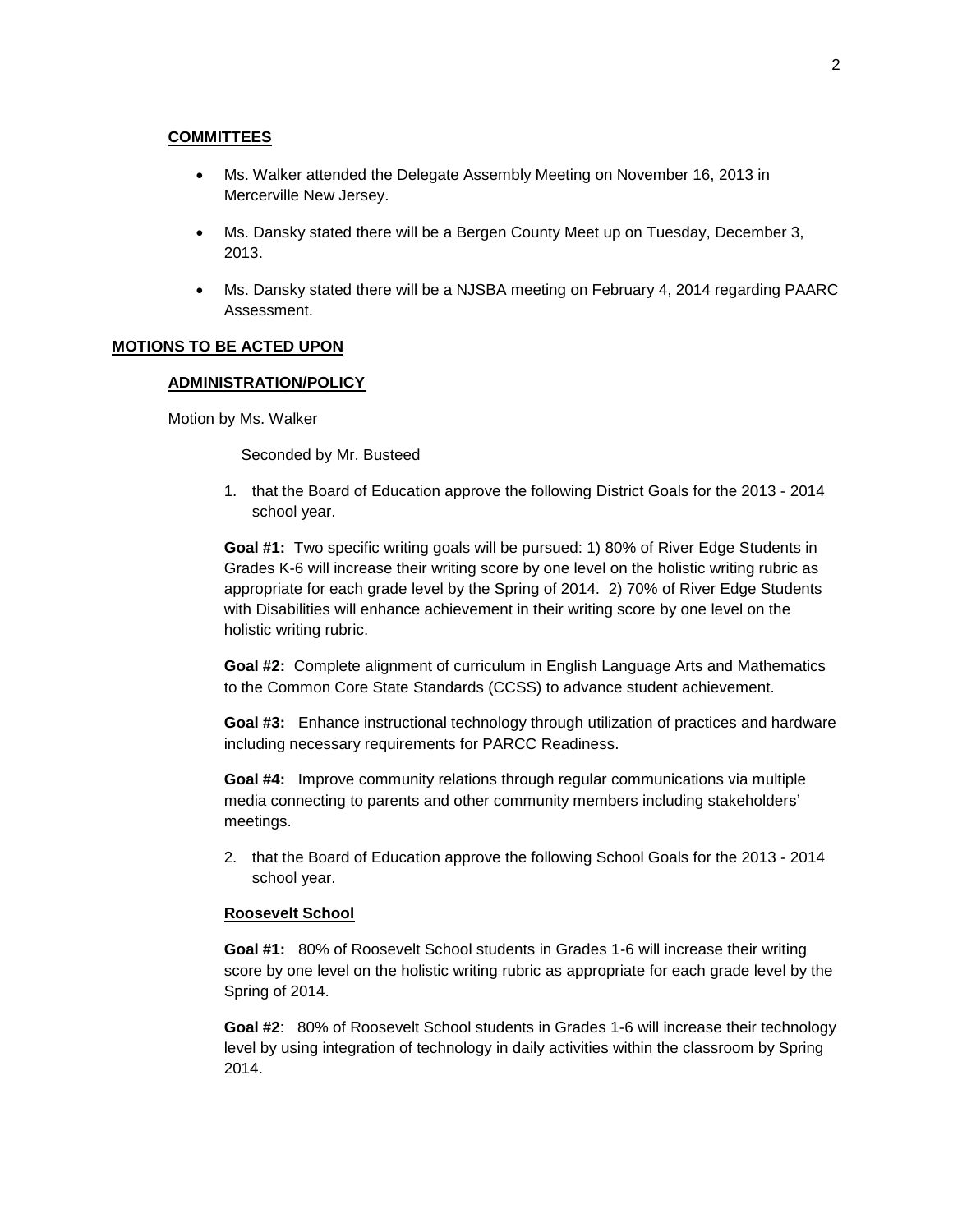# **Cherry Hill School**

**Goal #1:** 80% of Cherry Hill School students in Grades K-6 will increase their writing score by one level on the holistic writing rubric as appropriate for each grade level by the Spring of 2014.

**Goal #2:** 80% Cherry Hill School Students in grades 3-6 will increase their technology level by integrating technology in the daily activities in the classroom by Spring of 2014. All staff will be provided with appropriate training.

#### **\*New Bridge Center**

**Goal #1:** NBC Students in Kindergarten will increase their writing score to 7/10 on the holistic writing rubric by the Spring of 2014.

**Goal #2:** NBC Students in Kindergarten will improve Reading Proficiency with 60% of all students reaching a DRA level of 3 or higher.

**Goal #3:** NBC Students in Kindergarten will improve proficiency in social skills to aid in conflict resolution.

**Goal #4:** River Edge Students, Staff, and Parents will gain a better understanding of the role of the Bystander in reducing incidents of HIB during structured and non-structured activities.

3. that the Board of Education approve the following Goals for the Sub Group of Students with Disabilities for the 2013 - 2014 school year.

**Goal #1:** 70% of River Edge Students with Disabilities will enhance achievement in their writing score by one level on the holistic writing rubric.

**Goal #2:** Enhance instructional technology through utilization of practices and hardware including necessary requirements for PARCC Readiness.

4. that the Board of Education approve the following Board Goals for the 2013 - 2014 school year.

**Goal #1**: Board will continue to improve community relations through regular communications.

**Goal #2**: Board will participate in professional development activities in negotiations and salary guides.

Ayes: Mr. Busteed, Ms. Dansky, Ms. Di Maulo, Mrs. Myers, Mr. Sim, Ms. Walker

Nays: None

#### **CURRICULUM/EDUCATION**

## **BUILDING & GROUNDS**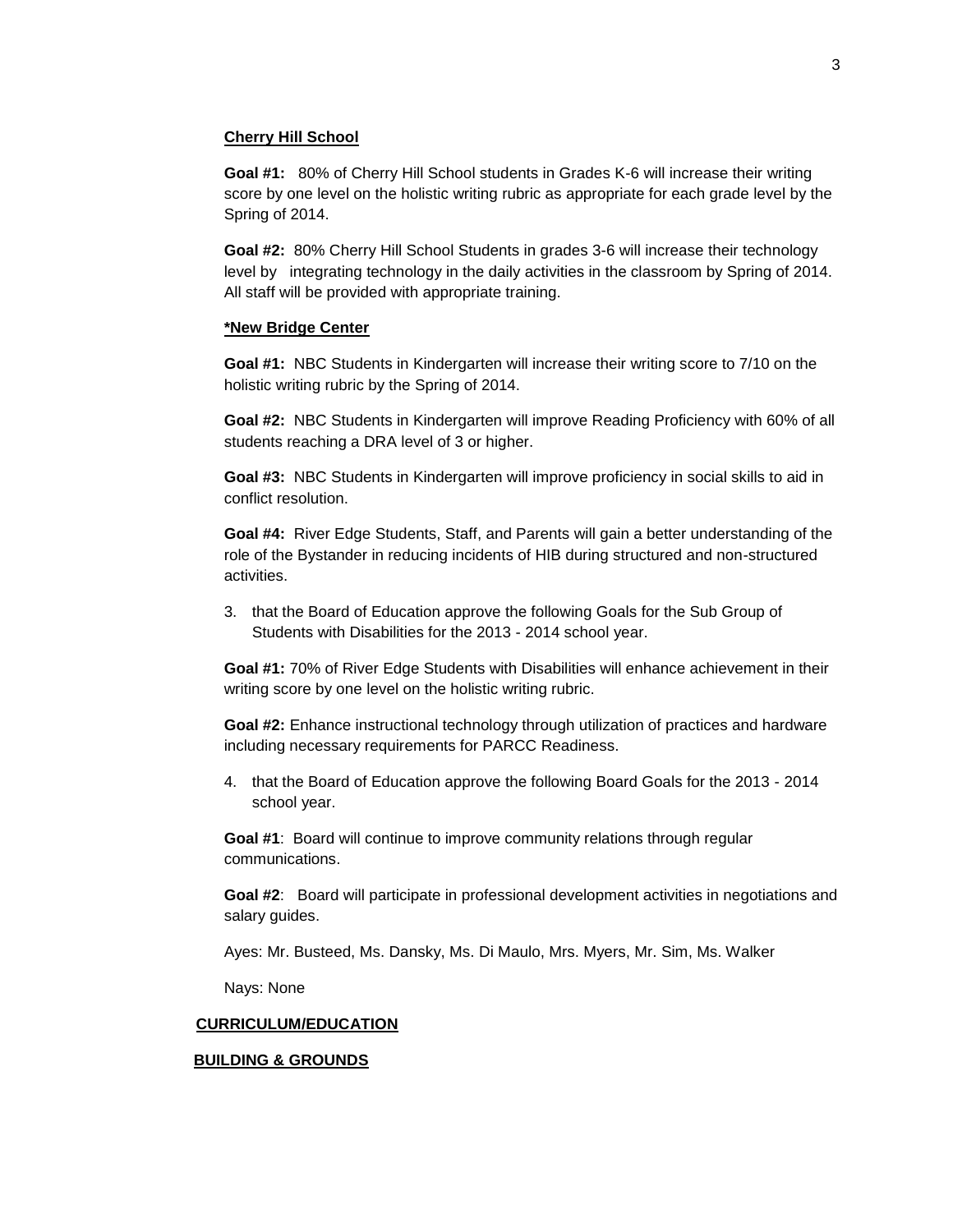### **FINANCE/GRANTS/GIFTS**

Motion by Mr. Busteed

Seconded by Mr. Sim

1. that the Board of Education approve the bills & claims dated November 2013 totaling \$512,454.22 including checks #35656 through #35759. Payrolls dated October 15, 2013 and October 31, 2013, totaling \$1,048,776.74 issued therefore, a copy of such warrants list are attached as part of these minutes. (Addendum)

Ayes: Mr. Busteed, Ms. Dansky, Ms. Di Maulo, Mrs. Myers, Mr. Sim

Nays: None

Abstained: Ms. Walker

Motion by Mr. Busteed

Seconded by Mr. Sim

- 1. that the Board of Education approve the Budget Transfers for the school year 2013- 2014 as of September 30, 2013. (Addendum)
- 2. that the River Edge Board of Education approve the Secretary's and Treasurer's Reports for the period ending September 30, 2013.

Further, we certify that as of September 30, 2013 after review of the secretary's monthly financial report (appropriations section) and upon consultation with the appropriate district officials, to the best of our knowledge no major account or fund has been over expended in violation of N.J.A.C. 6A:23-2.11 and that sufficient funds are available to meet the district's financial obligation for the remainder of the fiscal year. (Addendum)

3. that the Board of Education approve the Summer Enrichment Program Report for the 2013 Summer Program.

Ayes: Mr. Busteed, Ms. Dansky, Ms. Di Maulo, Mrs. Myers, Mr. Sim, Ms. Walker

Nays: None

#### **PERSONNEL**

#### **RIVER EDGE SPECIAL EDUCATION**

## **REGION V ADMINISTRATION & TRANSPORTATION**

Motion by Mr. Sim

Seconded by Ms. Dansky

1. that the Board of Education approve the bills & claims dated November, 2013 totaling \$730,223.70 including checks #61763 through #61864.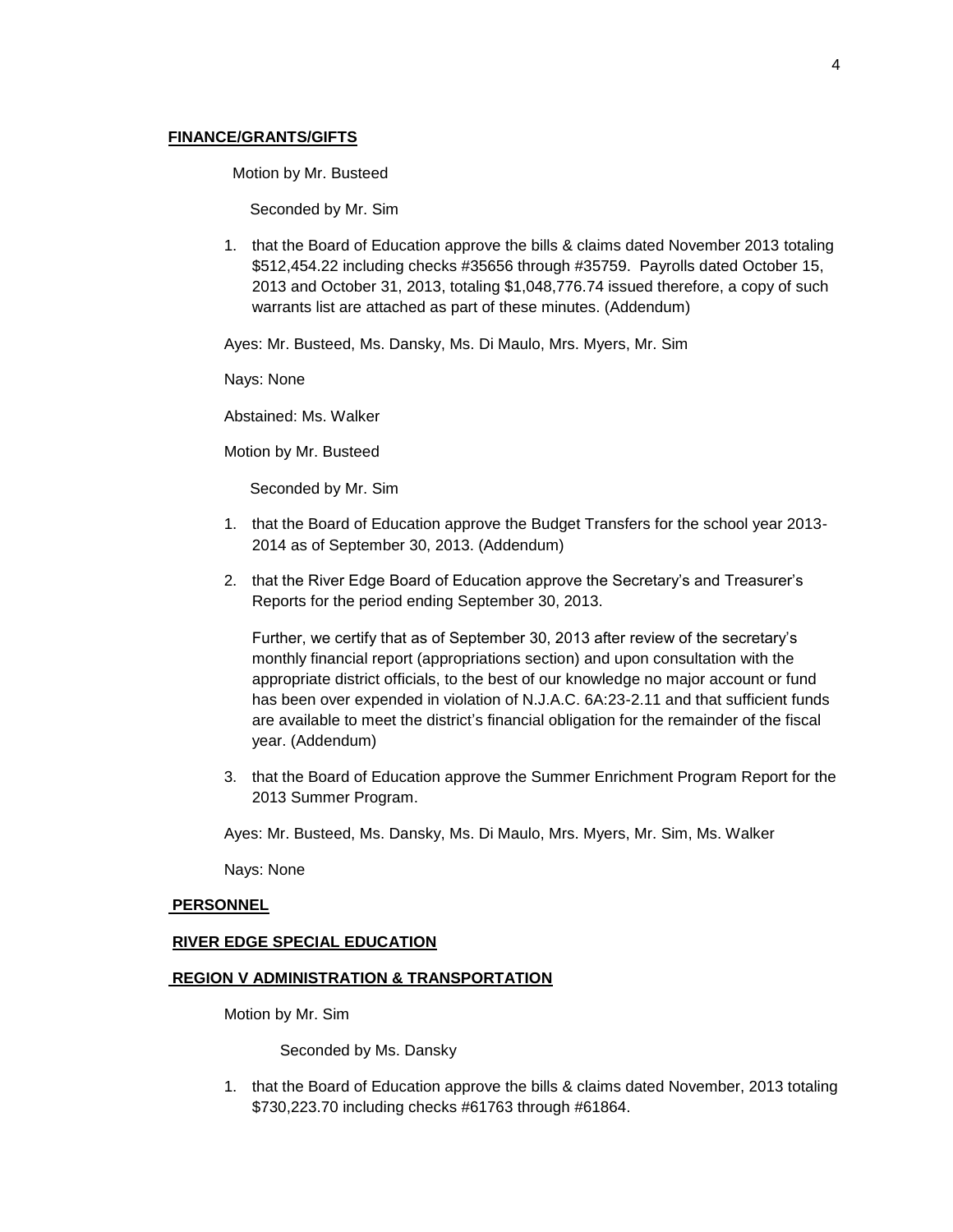2. that the Board of Education approve the following Renewal Contracts for St. Jude's **Transportation** 

| Route # | <b>Transporter</b>             | Per Diem |
|---------|--------------------------------|----------|
| 1735    | Windsor School Pompton Lakes   | \$217.00 |
| 1737    | Piermont Rockleigh             | \$164.08 |
| 1748    | Washington South Ridgewood     | \$263.18 |
| 1750    | Windsor School/Sheppard School | \$208.53 |

3. **BE IT RESOLVED THAT THE REGION V COUNCIL FOR SPECIA EDUCATION WILL PROVIDE SHARED SERVICES FOR ITS MEMBER DISTRICTS AND BE IT FURTHER RESOLVED THAT THE RIVER EDGE BOARD OF EDUCATION,** upon recommendation of the Superintendent,, approves the following Region V Shared Services Consultants, Psychologists, Learning Disabilities Teacher Consultants, Social Workers, Speech Language Specialists, Occupational and Physical Therapists and Translators to provide evaluations, direct services and consultation, to non-public and public schools for member districts upon request for the 2013-2014 school year.

| Leia Greenwald                                         | <b>BCBA Behaviorist Consultant</b> |
|--------------------------------------------------------|------------------------------------|
| Diana Lizardo                                          | <b>Bilingual Psychologist</b>      |
| Jessica McSherry<br><b>Parent Training Coordinator</b> |                                    |
|                                                        | Consultant                         |

4. that the Board of Education approve the following Renewal Contracts for Valley **Transportation** 

| Route # | <b>Transporter</b>       | Per Diem |
|---------|--------------------------|----------|
| 1120    | Nova North Emerson       | \$170.04 |
| 1213    | Nova North Emerson       | \$129.29 |
| 1276    | Bleshman                 | \$212.18 |
| 1277    | Tenafly/Smith            | \$184.40 |
| 1293    | Epic/David Gregory       | \$176.57 |
| 1303    | Forum                    | \$194.83 |
| 1524    | Helen Smith              | \$253.25 |
| 1532    | Valley HP OLV            | \$265.63 |
| 1533    | Gateway                  | \$153.07 |
| 1538    | Washington South         | \$225.53 |
| 1541    | Bleshman                 | \$227.58 |
| 1544    | Forum                    | \$208.23 |
| 1616    | Pascack Hills H.S.       | \$156.44 |
| 1630    | Paterson School of Trade | \$103.92 |
| 1731    | Hackensack M.S.          | \$127.04 |
| 1742    | Sage Day Mahwah          | \$158.40 |
| 1857    | Valley HP OLV            | \$168.31 |
| 1858    | <b>Valley Norwood</b>    | \$185.25 |
| 1814    | I.E.A.                   | \$113.26 |
| 1819    | Cresskill House          | \$142.11 |
| 1821    | Tri Valley               | \$113.27 |
| 1830    | Park Academy             | \$105.85 |
| 1899    | Godwin School            | \$175.68 |
| 1900    | ECLC                     | \$156.86 |
| 1964    | <b>Brownstone</b>        | \$194.39 |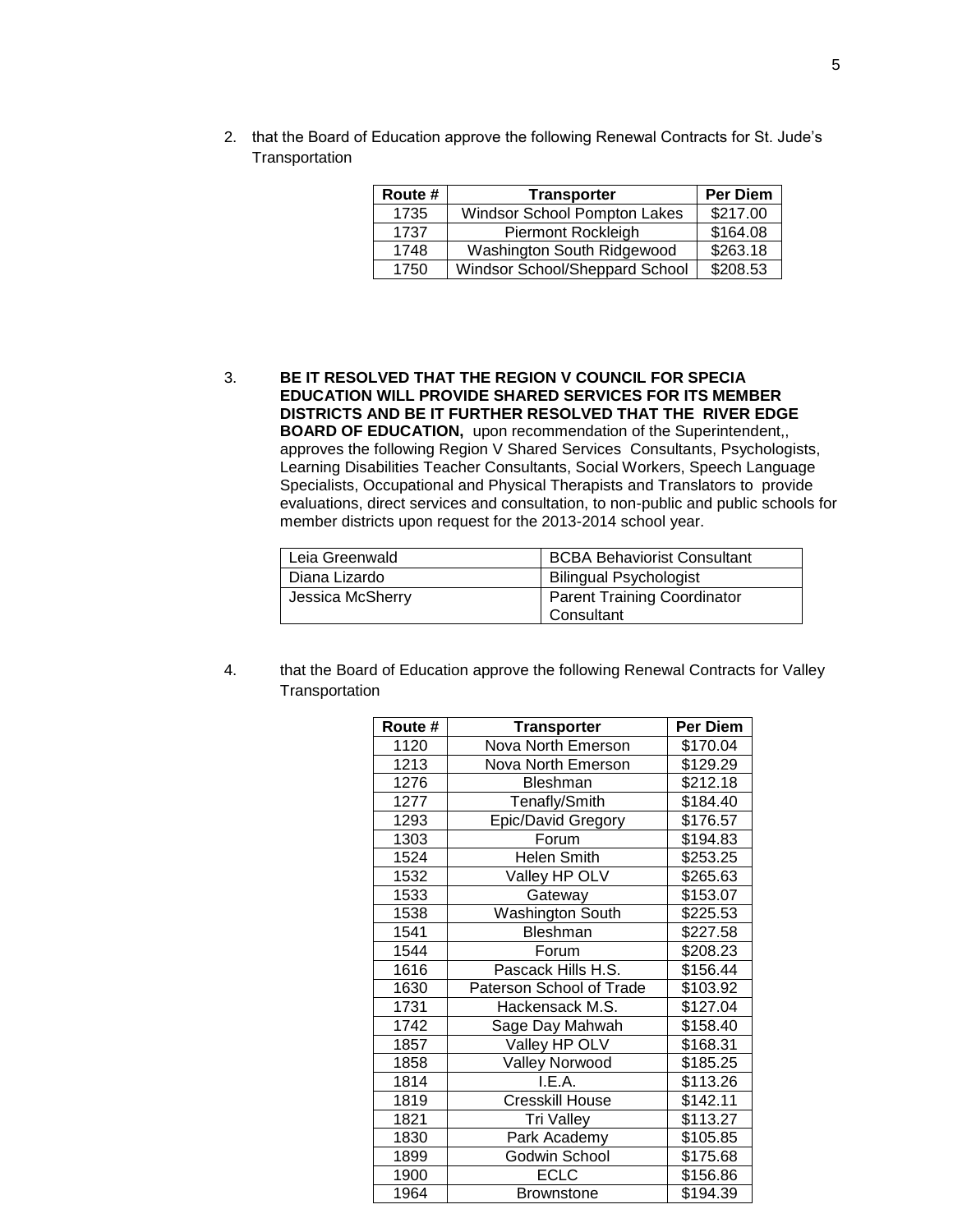| 1963 | Valley HP Public/St. Andrews | \$172.24 |
|------|------------------------------|----------|
| 1968 | <b>Valley Norwood Public</b> | \$165.66 |
| 1993 | Northern Valley Demarest     | \$122.13 |

5. that the Board of Education approve the following Fall Quotes for Valley **Transportation** 

| Route #          | <b>Transporter</b>       | <b>Per Diem</b> |
|------------------|--------------------------|-----------------|
| Q <sub>155</sub> | New Milford H.S.         | \$62.00         |
| Q159             | <b>WBMH After School</b> | \$75.00         |
| Q161             | <b>Bleshman Paramus</b>  | \$250.00        |
| 2045             | Stillman/Epic            | \$43.62         |

6. that the Board of Education approve the following Summer Quotes for Valley **Transportation** 

| Route # | <b>Transporter</b>      | <b>Per Diem</b> |
|---------|-------------------------|-----------------|
| Q141    | <b>Washington South</b> | \$163.00        |
| Q146    | <b>Bryan School</b>     | \$140.00        |
| 2022    | <b>Brownstown</b>       | \$177.00        |
| 2023    | <b>CBI Tech</b>         | \$170.00        |
| 2024    | <b>CTC Fair Lawn</b>    | \$288.00        |

7. that the Board of Education approve the following Bid Contracts for Valley **Transportation** 

| Route # | Transporter             | <b>Per Diem</b> |
|---------|-------------------------|-----------------|
| 2028    | <b>BOCES West Nyack</b> | \$105.00        |
| 2035    | <b>CTC Midland Park</b> | \$325.00        |

8. that the Board of Education approve the following Renewal Contract for Valley **Transportation** 

| Route # | <b>Transporter</b>              | l Per Diem |
|---------|---------------------------------|------------|
| 1304    | <b>Villano Memorial Emerson</b> | \$162.71   |

Ayes: Mr. Busteed, Ms. Dansky, Ms. Di Maulo, Mrs. Myers, Mr. Sim, Ms. Walker

Nays: None

# **CLOSED SESSION**

Motion by Ms. Dansky

Seconded by Mrs. Myers

That the Board of Education convened into closed session at 9:55 PM to discuss a Contractual Matter.